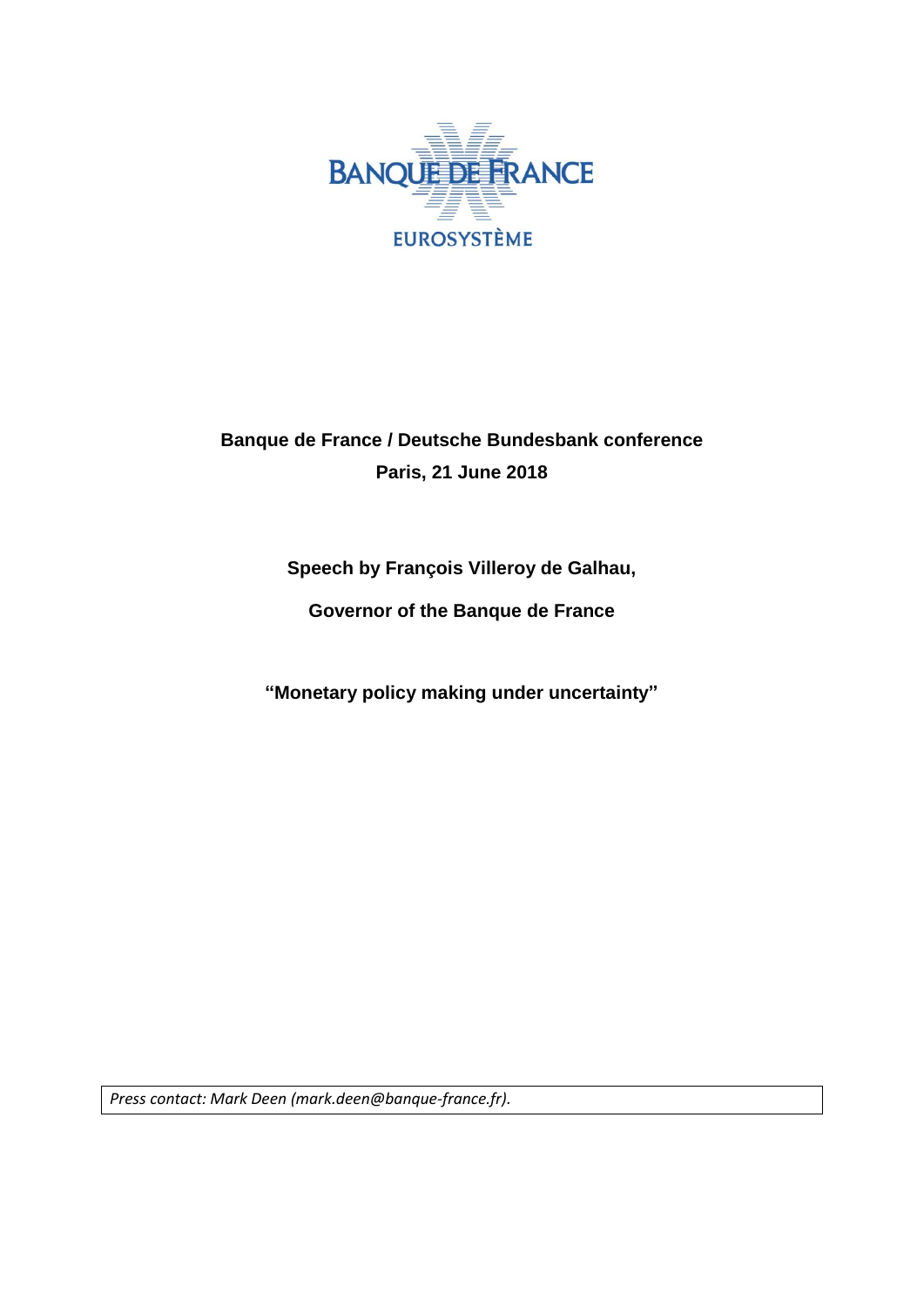Ladies and Gentlemen,

Good morning and welcome to Paris for the  $6<sup>th</sup>$  joint conference organised by the Deutsche Bundesbank and the Banque de France. I would like to thank the organisers Emmanuel Fahri, Emanuel Moench and Benoit Mojon for assembling such an interesting set of papers. I will return to the topic of the conference later.

I would like to use my opening remarks this morning to discuss a highly topical challenge for monetary policy: how to enhance confidence and how to respond to policy-induced uncertainty. We obviously live in an increasingly uncertain world. The lack of predictability of US trade policy – or worse, its protectionism - and the lack of clarity about Brexit risks reversing many of the gains of a globally integrated economy. The euro area itself is seeing a return of uncertainty. Winston Churchill once famously said: "true genius resides in the capacity for evaluation of uncertain, hazardous and conflicting information". Obviously we, Central Bankers, do not claim to be geniuses, but our duty as policy makers, is to deal with this uncertainty, while sticking to our mandate.

#### **I. How to enhance confidence?**

I don't need to repeat today the important decisions we announced at our recent Governing Council meeting in Riga. We expressed our confidence in the convergence towards SAPI (a sustained adjustment in the path of inflation). Let me elaborate somewhat on the foundations of this confidence, looking first at economic data and forecasts and second at some principles of our monetary policy.

## *Data and forecast*

In economics, it can be hard to know exactly where you are. Monthly and quarterly data can be quite jumpy and there are often multiple plausible hypotheses to explain them: measurement error; abnormal season effects; one-off effects like strikes or natural disasters; or a genuine change in the underlying economy. What happened to output in Q1 is a case in point. Was the slowdown from 0.7% real GDP growth in Q4 2017 to 0.4% in Q1 2018 mismeasurement errors across quarters? Unusually cold weather or a German influenza outbreak? A sign of concern about a potential trade conflict? Or a warning of a slowdown in underlying economic growth? The Governing Council judged that it was largely a moderation from the exceptionally strong growth of Q4 compounded by some temporary and supply-side factors at both the domestic and the global level, as well as weaker impetus from external trade.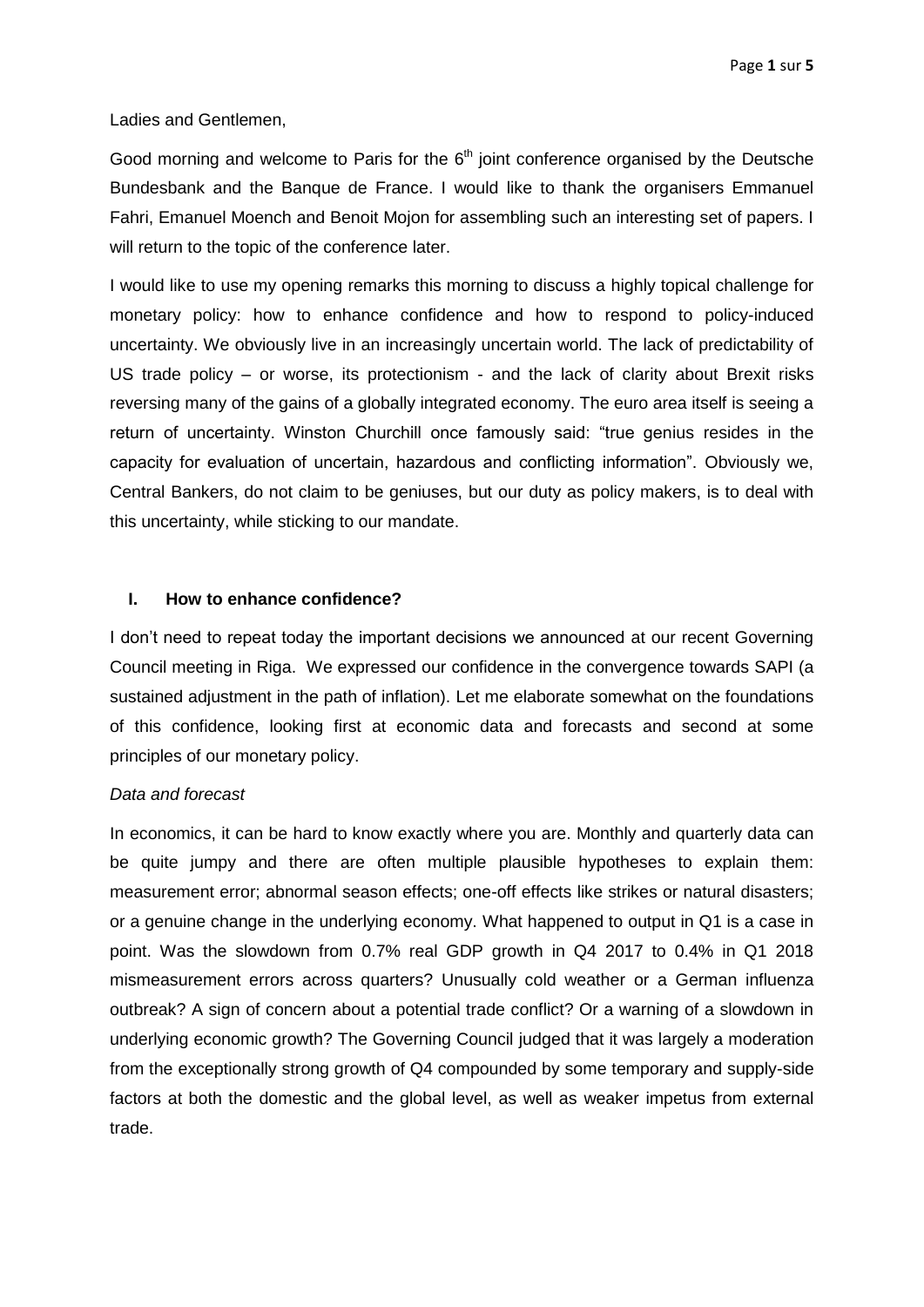The Euro-system staff projections of economic growth of 2.1% in 2018, 1.9% in 2019 and 1.7% in 2020 remains consistent with an ongoing solid and broad-based recovery; the French economy, which is sometimes considered to be a good proxy for the Euro-area average, is likely to follow a similar growth path with 1.8%, 1.7% and 1.6% in 2020 according to the Banque de France.

On the inflation outlook, as part of the SAPI criteria, recent ECB and Euro-system staff projections have become more and more stable giving us increasing confidence that the improving economic growth we have seen will translate into rising wage and price inflation. In other words, whilst we might be a bit less certain precisely where we are in the cycle, we are more confident that we are heading in the right direction on inflation.

### *Monetary policy decisions*

When would the Governing Council end the net asset purchases? When would it announce this decision? These were questions left hanging and the subject of market speculation before our meeting in Riga. Besides the famous and important three "Ps" – perseverance, patience and prudence - the Governing Council's decisions were also guided by three "Cs": credibility, consistency and clarity. Each element is important.

- **Credibility**: Our actions are credible because they stick to our mandate and our economic forecasts, in particular with respect to the inflation outlook. And we were obviously wise not to change the inflation target of 2 % over recent years despite many different calls to do so.
- **Consistency**: We acted consistently with what we have previously said as was the case in our previous packages of December 2016 and October 2017. This consistency helped to have, at least since March, an "alignment of the planets" between the Governing Council's views and those of outside forecasters, including market expectations. It was important that we announce the end of the net asset purchases as soon as we felt the SAPI criteria would be met.
- **Clarity**: Uncertainty is today the number one enemy of growth and financial stability. By providing clear guidance on the path of asset purchases and interest rates – once more several months in advance - we have done our best to reduce uncertainty about future monetary policy conditions, at least out to the horizon that it is prudent to do so.

The consistency, credibility and clarity of the Riga decisions was reinforced by the fact that they were agreed unanimously, demonstrating strong cohesion within the Governing Council. In this divisive world, in this divisive Europe - unfortunately, on tough issues like migration this cohesion was our shared responsibility and duty to protect the common good of 340 million Europeans: their currency, the euro. They support it at an overwhelming majority of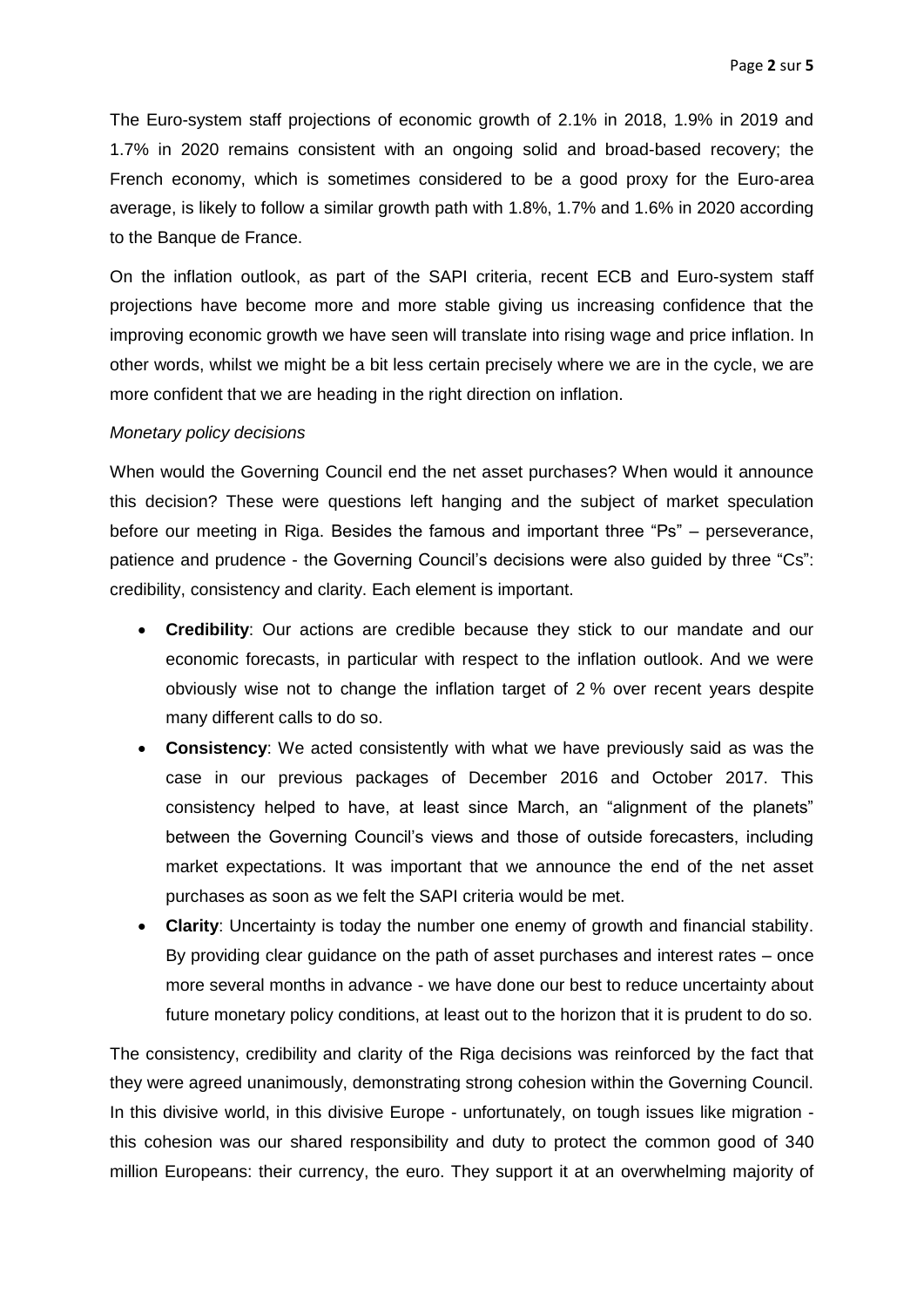74% - confirmed in the Spring 2018 Eurobarometer, with an increasing majority in Italy. This confidence in the euro obliges us to act together.

I would like here to welcome another recent positive commitment from political leaders: the Franco-German agreement in Meseberg. The message is clear and threefold:

- i. The Eurozone needs, besides Monetary Union, a strengthening of the Economic Union. If not, monetary policy would remain the only game in town, and be at risk of being overburdened by the next recession.
- ii. Economic Union needs public risk sharing an enhanced ESM and a euro-zone budget – as well as private risk sharing. Let me also stress this one, adding Banking Union – with a fully credible resolution mechanism – and Capital Market Union. CMU – which we strongly advocate with President Jens Weidmann and the whole Governing Council - fortunately is in the Declaration too, with a commitment to realise "decisive progress".
- iii. Europe needs a Franco-German impetus. Both countries took their responsibility, still on time. It is now up to the 19 to elaborate a common and operational package. The Euro-zone should seize this moment: it's now or never.

# **II. Policy-induced uncertainty**

The global and European economy is confronted by two possible policy shocks: trade and fiscal policy. Since we are currently enjoying the World Cup, it seems appropriate to call these policy-induced own goals.

# *Rise in protectionism*

The first of these is the risk to the global trading system of the **rise in protectionism**. The initial measures announced so far by the United States and then China only cover about 1% of global imports and should have limited *direct* effects on inflation and activity. But they have logically triggered retaliation by other countries or regions and the risk of an escalating and global trade war is no longer unthinkable.

The classical analysis of the macroeconomic impact of higher trade tariffs treats it as a negative supply shock involving a trade-off between lower output and higher prices, at least in the short run. Studies that use this rather mechanical approach tend to find significant but still relatively limited effects. The IMF, for example, has examined the fairly severe scenario of a global rise in tariffs that causes a 10% increase in import prices but conclude that this would only lead to a 15% fall in global trade and a drop of around 2% in world GDP after 3 years.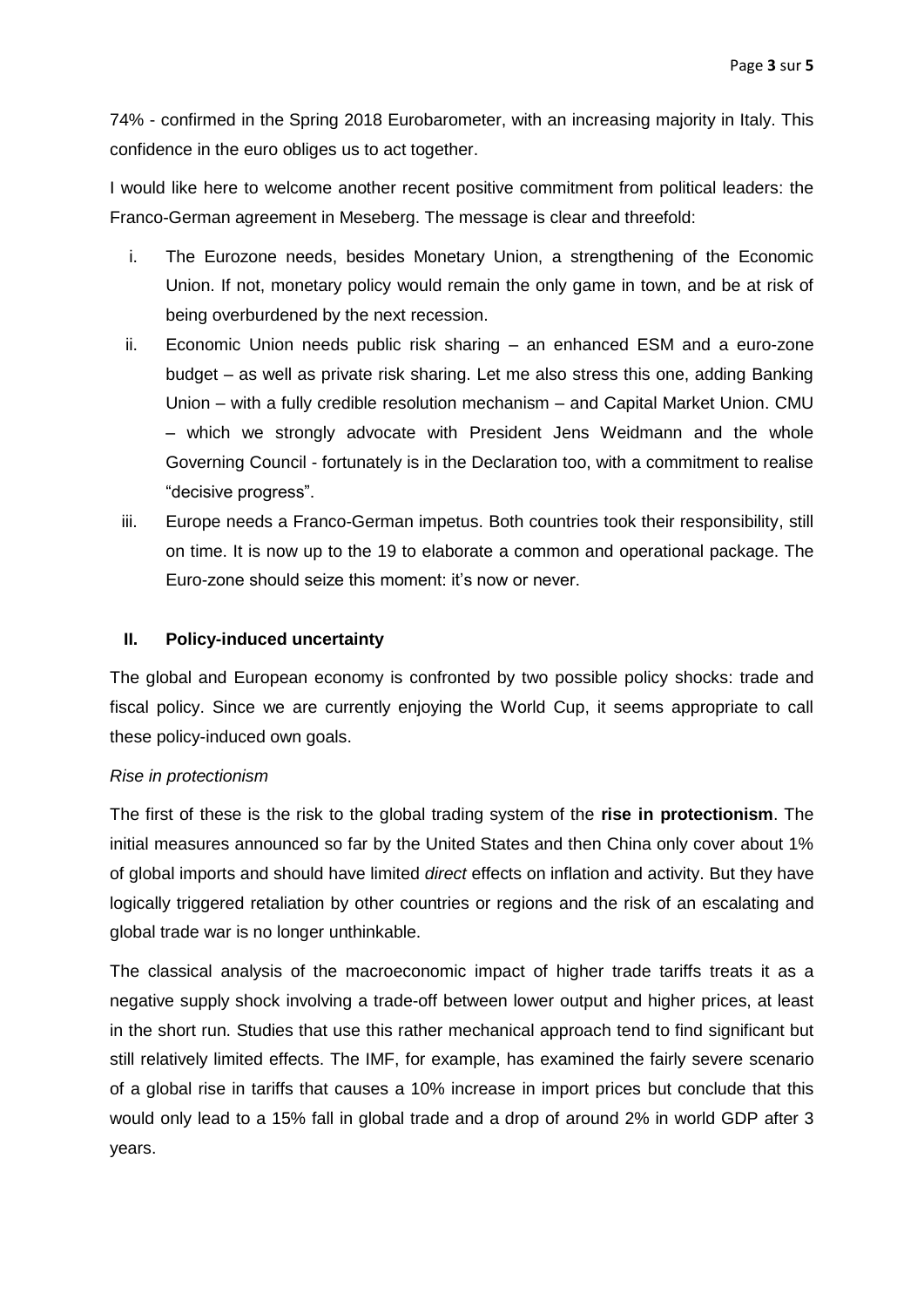This type of analysis, in my view, seriously underestimates the possible effects because it ignores the shock to confidence through two channels. Firstly, uncertainty can increase risk aversion in financial markets and reduce the supply of credit. Second, a loss of business confidence can deter investment. Both uncertainty channels would tend to depress demand. What's more, they can be front-loaded and occur before any trade restrictions come into effect. Indeed the damage can be done even if no additional trade restrictions are actually imposed.

A good example of outcomes before the facts is Brexit. For the time being, the UK has conducted a referendum and triggered Article 50 but doesn't leave the European Union until March next year: there are no tariff or trade barriers. Yet the pound fell immediately after the referendum result in anticipation of more difficult external trading conditions in the future; this has substantially hurt the purchasing power of UK households. Business investment slowed down – as apparently it has in Canada due to NAFTA uncertainty. The Bank of England estimates that UK real GDP is already 1¾-2% lower than it otherwise would be as a result of Brexit.

# *Fiscal policy*

Uncertainty about **fiscal policy** in many advanced economies is a second source of policyinduced uncertainty. Public debt has risen significantly since the Great Recession. Average gross government debt in the Euro Area rose from around 65% of GDP in 2007 to peak at over 90% in 2014 and is currently still over 85%, despite the fact that primary balances have improved on average across the Euro Area.

The macroeconomic costs of fiscal uncertainty can be felt even without an actual sovereign debt crisis. Risk premia increase and raise the cost of borrowing but without any riskadjusted increase in return for savers. The risks of fiscal uncertainty are highly non-linear and one could almost say binary due to the reaction function of financial markets, as we have seen since 2010 in the Euro-zone. Below a certain threshold, fiscal uncertainty has very limited effects on sovereign borrowing spreads or economic activity. But once public debt reaches levels at which its sustainability comes into question, for some financial investors at least, there is the risk of self-fulfilling crisis. This uncertainty can weigh heavily on investment and growth.

# **III. Monetary policy response to policy-induced uncertainty**

How should central banks respond to this policy-induced uncertainty? I would like to return to the three C's I mentioned earlier: credibility, consistency and clarity.